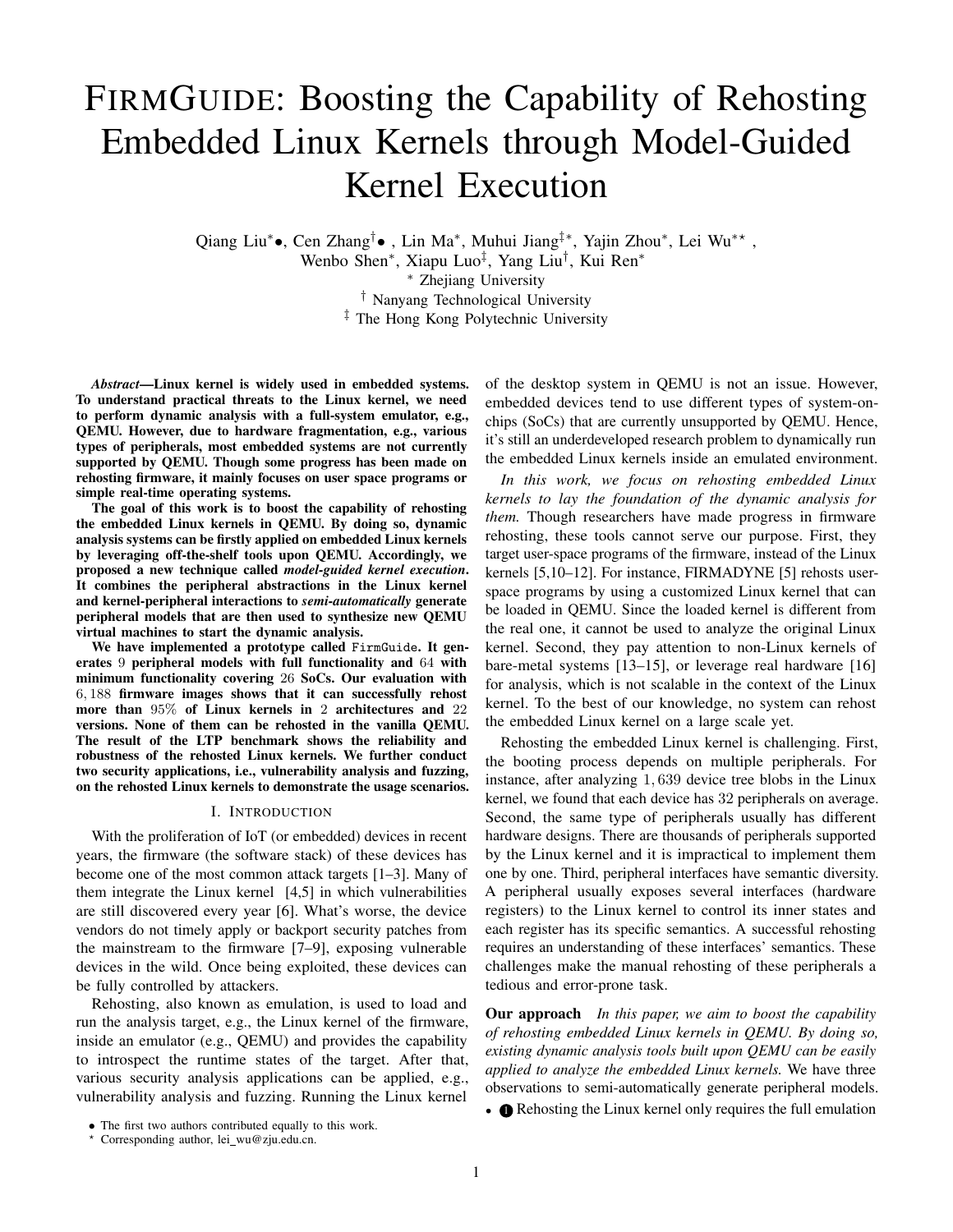of a few peripherals (called Type-I peripherals in this paper), e.g., *Interrupt Controller* and *Timer* are two Type-I peripherals that require full functionality emulation. For other peripherals (called Type-II peripherals in this paper), we only need to emulate their minimum functionalities with properly initialized values, such as Network Card and Flash.

- **•** The Linux kernel has well-defined abstractions for different types of peripherals. For instance, the Linux kernel interrupt subsystem abstracts common actions of the *Interrupt Controller* and defines these actions as callback functions for low-level device drivers to register. There is a similar design for the Linux kernel time subsystem and the Timer peripherals.
- **3** The well-defined abstractions and kernel-peripheral interactions together can describe the peripheral interfaces. For instance, the interrupt subsystem draws the inner states of the *Interrupt Controller*. If we can use kernel-peripheral interactions to identify which callback function is executed, we can then transit the inner states properly.

Subsequently, we propose a new technique called *modelguided kernel execution*. It *semi-automatically* builds the peripheral models that QEMU does not support yet by analyzing the Linux kernel source code. The peripheral model consists of two parts, the *general model template* and the *specific model parameters*. The model template is manually built based on the Linux kernel's abstraction layers for that type of peripherals, e.g., the interrupt subsystem, which is a one-time effort. These abstractions help us construct state machines that can cooperate with the Linux kernel. The state machine defines all the states and the state transition table but leaves the transition conditions (events) as blanks. We then extract model parameters from the peripheral's driver code to fill these blanks to generate transition conditions. The parameters are automatically generated by symbolic execution. The peripheral models then can guide the kernel's execution in a synthesized QEMU virtual machine.

We have developed a prototype called FirmGuide that has two components. One is *offline model generation* analyzing the Linux kernel source code to *semi-automatically* generate peripheral models. The other is *online kernel booting* checking the hardware dependency of the Linux kernel with its device tree and rehosting the Linux kernel with a synthesized QEMU virtual machine. Note that FirmGuide requires the Linux kernel source code during the first component to generate peripheral models, but does not need the source code in the second component to rehost the Linux kernel inside the firmware.

Evaluation To evaluate the effectiveness of our method, we manage to generate 9 Type-I peripheral models and 64 Type-II peripheral models (Section VI-B) and synthesize corresponding QEMU virtual machines for each embedded Linux kernel. With the virtual machines, we've rehosted the Linux kernels in 6, 188 firmware images downloaded from the Internet [17,18]. On one hand, 5, 947 (96.11%) Linux kernels are successfully rehosted (entering into the user space), and none of them can be rehosted in the vanilla QEMU (Section VI-C). On the other hand, the rehosted Linux kernels cover 26 SoCs, 2

architectures, and 22 kernel versions (Section VI-D). Note that the rehosted Linux kernel version is not necessarily as same as the version to generate peripheral models. This result, together with the number of rehosted Linux kernels, demonstrated the scalability of our system. Furthermore, we used the Linux Testing Projects (LTP) [19] to test the functionality of the rehosted Linux kernels, showing the feasibility to build security applications (Section VI-E).

We further present two applications to show the usage scenarios with the support of the synthesized QEMU virtual machines. First, we analyzed 6 Linux kernel CVEs. With the help of the debugging capability of QEMU, we have successfully triggered 5 and exploited 4 of them, respectively. This shows the usage of the synthesized QEMU virtual machines to trigger, understand, and exploit vulnerabilities of the rehosted Linux kernels. Second, we have ported two fuzzing tools UnicoreFuzz [20] and TriforceAFL [21] to demonstrate the capability of supporting other dynamic analysis tools to the rehosted Linux kernels. The applications themselves are not our contribution but can demonstrate the usage scenarios of FirmGuide. Nevertheless, without the capability of FirmGuide to rehost the embedded Linux kernels, it's hard, if not impossible, to apply these security applications to them.

Contributions Our main contributions are as follows.

- We summarized the problem of rehosting embedded Linux kernels and proposed a new technique called *model-guided kernel execution* to *semi-automatically* generate stateful peripheral models that are not supported in QEMU.
- We implemented a prototype called FirmGuide to boost the capability of rehosting embedded Linux kernels. Evaluated with  $6,188$  firmware, the result shows that we can successfully rehost more than 95% Linux kernels covering 26 SoCs, 2 architectures, and 22 versions.
- FirmGuide lays a foundation to perform the dynamic analysis of embedded Linux kernels. We applied FirmGuide to vulnerability analysis and fuzzing to show the usage scenarios. We have released the Docker image to dry run our system [22]. To engage the community, we will release the *source code* of FirmGuide [23].

## II. BACKGROUND

Embedded Systems Advanced embedded systems, e.g., routers, are often based on the SoCs that have integrated CPU, memory, and basic peripherals. Among those peripherals, Interrupt Controller and Timer are two of the most important peripherals. Peripherals use interrupts to inform the processor of what is happening and an Interrupt Controller attached to a processor is responsible for delivering the interrupts. After the Interrupt Controller notifies the processor that an interrupt is fired, the processor then retrieves the interrupt request number (IRQn) from it and jumps to the corresponding interrupt service routine (ISR). An embedded system usually requires two kinds of Timers. One connected to the Interrupt Controller is used for periodically generating interrupts for task scheduling. The other one which never raises an interrupt is used as the source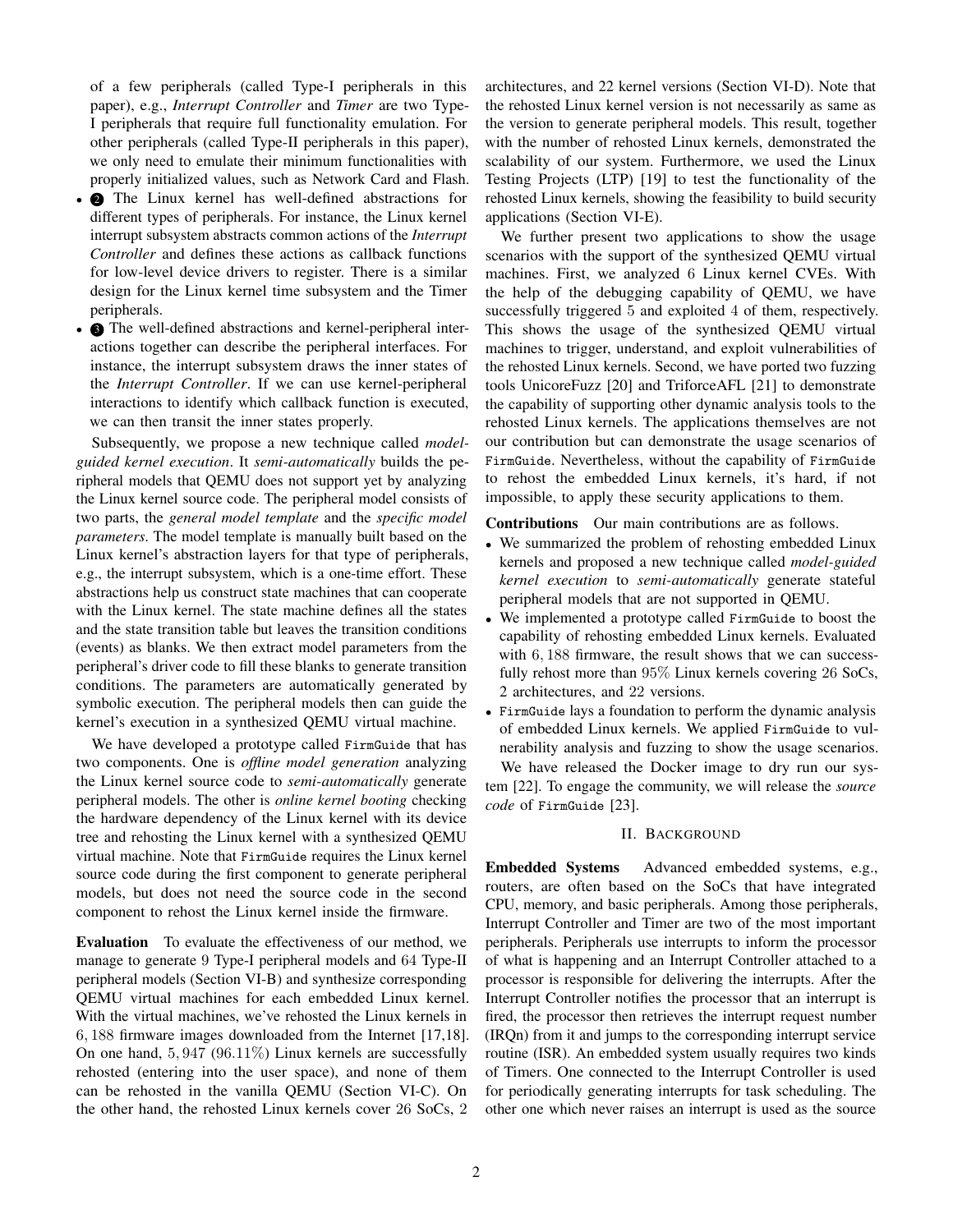```
1 compatible= "plxtech,nas7820";
2 cpu@0; // processor
3 memory; // memory
  4 ic@47001000 { // peripheral 1
    5 compatible="arm,arm11mp-gic";
        6 // MMIO memory space <start, size>
    7 reg = <0x47001000 0x1000>;
8 };
  9 ethernet@41000000; // peripheral 2
```
Fig. 1: An example of the device tree of *OX820 NAS7820* SoC.



Fig. 2: An example of QEMU peripheral emulation. FirmGuide supports both fully functional and dummy peripheral models.

of time counting. The Linux kernel maintains the timeline by periodically reading this Timer's count register.

The device tree describes the hardware information of an SoC. It is passed to the Linux kernel at the beginning of the booting process. The Linux kernel then uses it to correctly initialize peripherals. It has a property named *compatible* which is the model number. For example, as shown in Figure 1, the top-level *compatible* is the model number of the SoC and the second-level is the model number of the specific peripheral (i.e, Interrupt Controller). Besides, the device tree has a rich description of a peripheral, including its MMIO ranges, IRQn, input clock frequency, etc. We retrieve the description from the device tree for further analysis.

Memory Mapped I/O Memory Mapped I/O (MMIO) is one kind of communication method between software and hardware. With the help of MMIO, the Linux kernel can map physical registers of a peripheral to the physical address space. Therefore, from the Linux kernel's perspective, it can interact with the peripheral (reading or writing registers) as it interacts with the memory (reading or writing memory). The Port I/O (PIO) is not considered in this paper due to the following consideration:  $\bullet$  our key method also works for PIO cases; <sup>2</sup> PIO is rarely used in our target firmware.

QEMU QEMU [24] is one of the most popular full system emulators that consists of peripheral models. In Figure 2, the peripheral model implements read and write callback functions for its registers. When the embedded Linux kernel reads from an MMIO address, the read callback function will be invoked. The write callback function works similarly. A fully functional peripheral model has a state machine that emulates the peripheral's functionality. If there is no such state machine, we call this a dummy peripheral model. Leaving the real functionality unimplemented, we usually need to initialize its MMIO address space with proper initialized values.

## III. PROBLEM STATEMENT AND SOLUTION

Our goal is to boost the capability of rehosting embedded Linux kernels in QEMU. To rehost these embedded Linux kernels, we first discussed with a well-experienced embedded system engineer what he normally did to support a new device. According to his experience, we were surprised to know that, given the source code of a Linux-based firmware, extending it to support a new IoT device (till kernel booted successfully, e.g., spawn a userspace shell) only requires the adaption of the driver code of certain peripherals. This fact implies that the task for emulating the Linux-based firmware may not be as complex as it looks (may only require several key peripherals). To better understand this, we systematically analyzed the booting process of the Linux kernel and the emulation mechanism of a peripheral inside QEMU. We summarized the identified key challenges and observations for the rehosting as the following.

**Challenges**  $\bullet$  A real physical embedded device usually has multiple peripherals, and it is tedious and error-prone to emulate them manually. The statistics of 1,639 device tree blobs of OpenWRT firmware shows that the number of peripherals per device ranges from 5 to 76, around 32 on average.  $\bullet$  The embedded Linux kernels share common types of peripherals for different SoCs, e.g., Interrupt Controller or Timer, but these peripherals follow different hardware specifications provided by different SoC vendors, which is impractical to manually implement all of them.  $\bullet$  Every peripheral's interfaces (hardware registers) have diverse semantics, thus making the construction of a peripheral model more challenging. The diversity resides in two aspects. On one hand, through the peripheral interfaces, the Linux kernel can retrieve the status and control the behavior of the peripheral. The peripheral maintains its inner states and reacts according to different interfaces. On the other hand, a peripheral interface itself has semantics as well. For example, an Interrupt Controller maintains the status (masked, unmasked, etc.) of each interrupt source inside a register. A single bit flip of this register can lead to the change of the hardware's inner states. Building a successful peripheral model usually requires the understanding of its inner states, state transitions, and hardware register semantics.

Observations  $\bullet$  Achieving our goal requires the full functionality emulation of only a few peripherals. We define a successful rehosting of the Linux kernel when the CPU has entered the user mode to execute the initialization process (run\_init\_process). Though a successful rehosting process involves dozens of different peripherals (32 on average), they can be divided into two types. Specifically, Type-I peripherals include the ones which have complicated interactions with the Linux kernel and need to be emulated with their full functionality. This type of peripherals includes Interrupt Controller, Timer, and UART. A popular NS16550A UART has been well supported in QEMU and can be reused directly. However, the rest of Type-I peripherals, i.e., Interrupt Controller and Timer, require fully functional emulation. We define Type-II peripherals as the ones which only require minimum emulation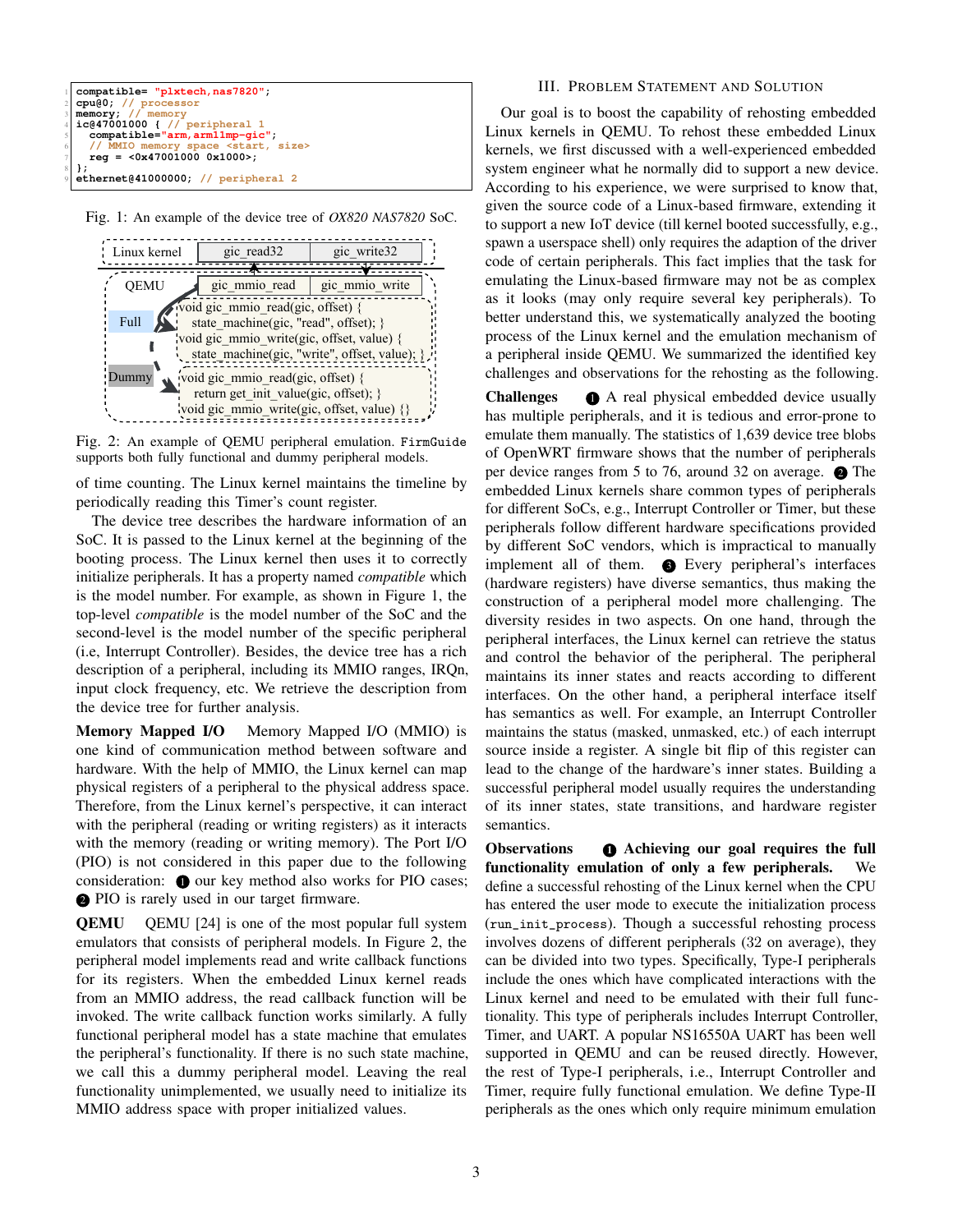

Fig. 3: Examples for using R/W Seq to guide kernel's execution: (a), (b) show recognition and control, respectively, (c) shows the R/W Seq matching in the peripheral model, (d) details the state transition by R/W Seq. The MMIO operations in (a), (b) are marked in grey, macro INTC\_REG\_XXX represents the MMIO register addresses, and \_\_ffs is short for "find first set".

(as a dummy MMIO memory region with proper initial values.) They only need to provide suitable values when the Linux kernel reads specific peripheral registers (MMIO read) during the booting process. No inner states of the peripherals need to be emulated. Such peripherals include Network Card, Flash, etc.

2 The Linux kernel has well-defined abstraction models for different types of peripherals. The Linux kernel core (upper layer) abstracts a type of peripherals as one device with a set of common actions. Each device driver (lower layer) has to implement these actions. For the Type-I peripherals (Interrupt Controller and Timer), the upper abstraction layers are the interrupt and the time subsystems, respectively. The lower implementation layers are the lowlevel device drivers of the peripherals. For instance, in the interrupt subsystem, each Interrupt Controller is an instance of struct irq\_domain, and the common actions are callback functions like irq\_domain->irq\_mask, irq\_domain->irq\_unmask, irq\_domain->irq\_ack, etc. A low-level device driver provides the functions' implementation. In the rest of the paper, we use *critical functions* to represent these callback functions.

3 Well-defined abstraction models and kernel-peripheral interactions can be combined to describe the peripheral interfaces. The above-mentioned kernel abstractions inspire us to build a peripheral model in QEMU that combines kernelperipheral interactions to guide the kernel's execution to a successful rehosting (hence the name *model-guided kernel execution*). Specifically, the peripheral model is a state machine summarized from the upper layer (subsystem). It defines the states and available state transitions. This state machine can be manually extracted from the Linux kernel source code, which is a one-time effort. Besides, the peripheral model needs to recognize executed *critical functions* and then react accordingly. A key intuition is that MMIO read/write sequences (R/W Seq) from the Linux kernel to the peripherals are signatures to represent the execution paths of a *critical function*. They can be used in *recognizing* the paths of *critical functions* that the Linux kernel has executed, and *controlling* the Linux kernel's following execution by returning specific values to the Linux kernel in an MMIO read request. A path's R/W Seq can be automatically inferred via symbolic execution.

A Motivating Example Figure 3 shows an example of using R/W Seq to guide kernel's execution. The MMIO operation is marked as <MMIOR/MMIOW, addr, expr>, where MMIOR/MMIOW is read/write operation, addr is read/write address, and expr is the value the Linux kernel reads from/writes to the peripheral model. For simplicity, we only consider IRQn 3.

Figure 3(a) shows a simplified irq\_mask callback function to demonstrate how to recognize its execution from the peripheral's perspective. The Linux kernel calls it to mask a specific interrupt source (the irq argument). Given a concrete irq value, e.g., 3, the R/W Seq is <MMIOR, INTC\_REG\_MASK, X1>, <MMIOW, INTC\_REG\_MASK, F(X1)>, where X1 is a symbol representing the MMIO read value and  $F(X1) = X1 \&$ 0xfffffff7. As shown in Figure 3(c), by matching the R/W Seq, the peripheral recognizes that the Linux kernel is calling irq\_mask. Specifically, the peripheral can figure out the IRQn 3 by checking whether X1 (returned to the Linux kernel) and value (written to the peripheral) satisfies the equation F(X1). After matching the R/W Seq, the peripheral recognizes the event *the Linux kernel masks the interrupt source whose number is 3* and shifts its state correspondingly.

Figure 3(b) is an implementation of handle\_irq callback to demonstrate how to control its execution from the peripheral's perspective. Once the Linux kernel receives an interrupt request from the Interrupt Controller, it calls handle\_irq to dispatch the request of the IRQn obtained from the Interrupt Controller. The R/W Seq is <MMIOR, INTC\_REG\_STATUS, X2>, where X2 stands for the MMIO read value. The peripheral can control the execution times and the argument of generic\_handle\_irq by providing a crafted X2. In Figure 3(c), after matching the R/W Seq, the peripheral returns  $0x1 \leq 3$  and tells the Linux kernel that *the interrupt source 3 should be triggered* after reading INTC\_REG\_STATUS.

Lastly, as shown in Figure 3(d), we found that R/W Seq can behave as the state transition condition in the peripheral model by guiding the kernel's execution towards a specific code path. Intuitively, we can create a full state machine of the peripheral by manually building the general peripheral model of the states and transitions (using the Linux kernel's abstraction) and extracting R/W Seqs as the transition condition (use symbolic execution to analyze the *critical functions*).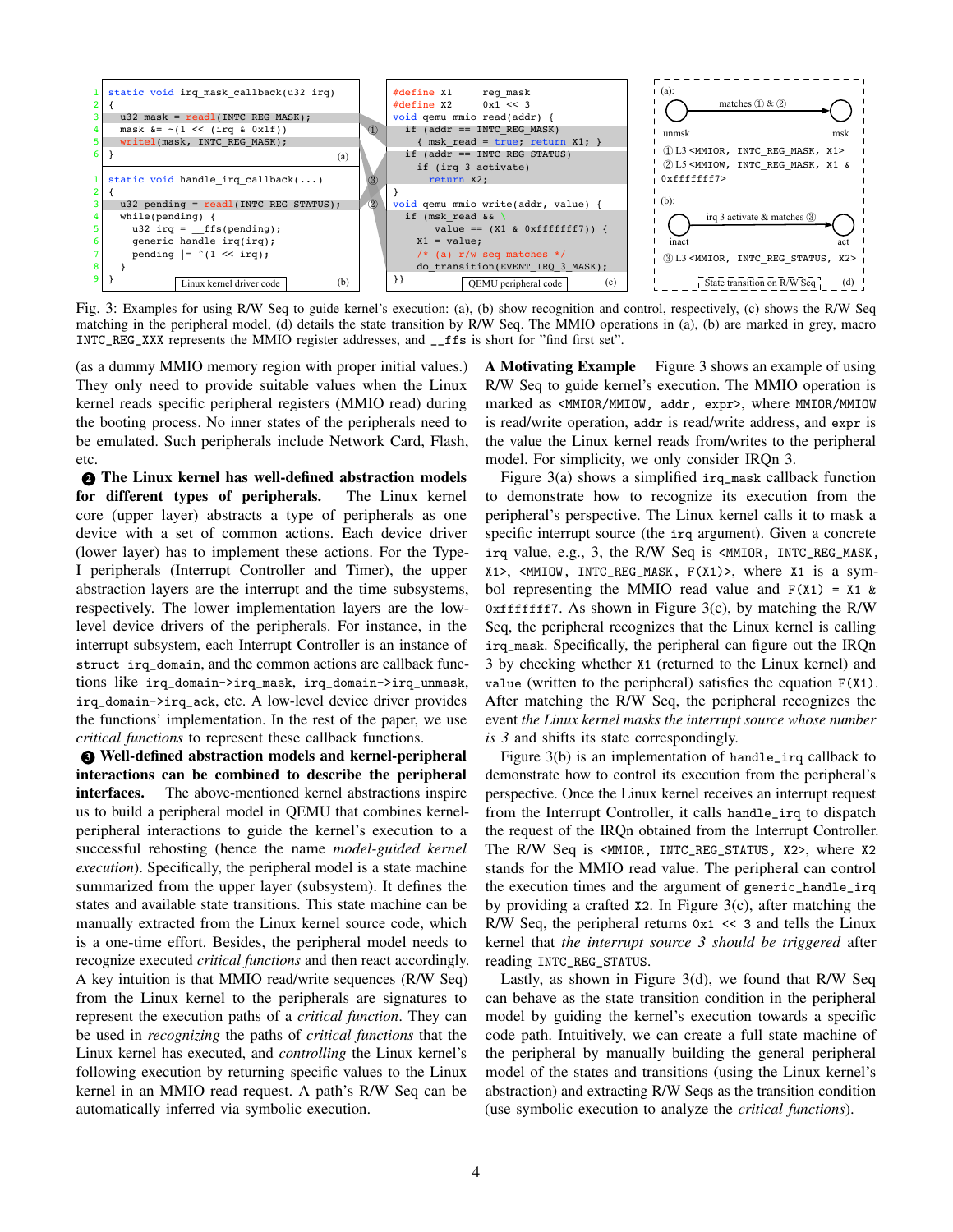

Fig. 4: FirmGuide architecture.

Model-Guided Kernel Execution Based on the above observations, we proposed a new method called *model-guided kernel execution* to emulate the Type-I peripherals. We split the peripheral model into two parts: the model template (peripheral independent part) and the model parameters (peripheral dependent part). Specifically, for each type of peripherals, we manually build its model template from the Linux kernel subsystems (Section IV-A), and the model parameters are automatically generated from the low-level driver code (Section IV-B). Therefore, our model generation for each specific peripheral works like a fill-in-the-blanks process. Finally, the generated models can guide (recognize and control) the kernel's execution to a successful rehosting.

We have developed a prototype named FirmGuide. Figure 4 shows its architecture. It consists of two components: *offline model generation* and *online kernel booting*. The first component analyzes the Linux kernel source code to generate peripheral models, while the second rehosts embedded Linux kernels using synthesized QEMU virtual machines equipped with the generated peripheral models. Note that, though our system requires the Linux kernel source code in the offline component, there is no need for source code in the online kernel booting. Section IV and V detail these two parts respectively.

## IV. OFFLINE MODEL GENERATION

In the offline model generation, we use model-guided kernel execution to *semi-automatically generate the peripheral models for Interrupt Controllers and Timers* with the Linux kernel source code. The generated peripheral models (C code) can be compiled with QEMU to provide the full functionality of the peripherals. Figure 5 shows its procedure. The model generation process has two parts: the manual model template construction and the automatic model parameters generation.

As shown in Figure 5, the model templates are inducted from the Linux kernel subsystems. The template for each type of peripheral contains a state machine that communicates with the Linux kernel subsystems via *critical functions*. In other words, if the model template knows exactly which *critical function* the Linux kernel has executed, it will react correctly by shifting its inner states and taking the following actions. The model template implements the nodes (states) and the unidirectional edges (state transition table) of a state machine but leaves the

transition conditions as blanks (triggering of events). Note that the model template construction is a one-time effort for each type of peripherals.

The model parameters, generated by analyzing the low-level driver code, are designed to describe the transition conditions. Note that the conditions for triggering these events are the executions of specific paths of the *critical functions*. For example, in Figure 3(a), the event of masking interrupt source irq means the calling of irq\_mask\_callback with argument irq. To describe these events, we combine three methods to extract all necessary information: Basic R/W Seq Extraction (Section IV-B), CFSV Handling (Section IV-C), and Value's Semantics Inference (Section IV-D). The first one generates the basic R/W Seq of an execution path of a *critical function*. The last two complement the first method and extract additional properties of the execution path for the cases where only using R/W Seq is not enough.

# *A. Template Construction*

The model template construction is to build a state machine containing all actions of that type of peripherals. To do so, we first studied the abstraction of the Interrupt Controller and Timer subsystems in Linux. Specifically, there are three kinds of events that can be triggered for a given peripheral, which are the Linux kernel, other connected peripherals, and the peripheral itself. For example, an Interrupt Controller has events like masking an interrupt (from the Linux kernel), requesting for firing an interrupt (from other peripherals), and selecting an interrupt to fire (from itself). Based on the defined events, we design the states and the state transition table but leave the transition condition (triggering of the events) as blanks. Note that only transition conditions from the Linux kernel are handled as blanks, while others have simple conditions like raising or lowering the interrupt signal. We manually designed eight to nine events and four to five states for the edge- and level-triggered Interrupt Controllers. Similarly, we have two models for clkevt Timers with nine events and four states, and clksrc Timers with four and two. You can find more detail about these manually built model templates in [22].

# *B. Basic R/W Seq Extraction*

A basic R/W Seq is a sequence of MMIO read or write operations which used to represent a specific execution path of the *critical function*. Indeed, more than half of the cases only use the basic R/W Seq to represent the transition conditions. We apply symbolic execution to the *critical functions* to find out the MMIO operation sequences of the paths which can represent specific functionality (e.g., mask interrupt source whose number is 3). These operation sequences are called the basic R/W Seq. Figure 6 shows its general workflow.

Boot Context Preparation Applying symbolic execution directly to a *critical function* needs an execution context. We create a simplified booting process to get the initial context of the related kernel subsystems. Specifically, the booting process is simplified from the Linux kernel start\_kernel but only does necessary initialization of kernel subsystems (i.e., only keep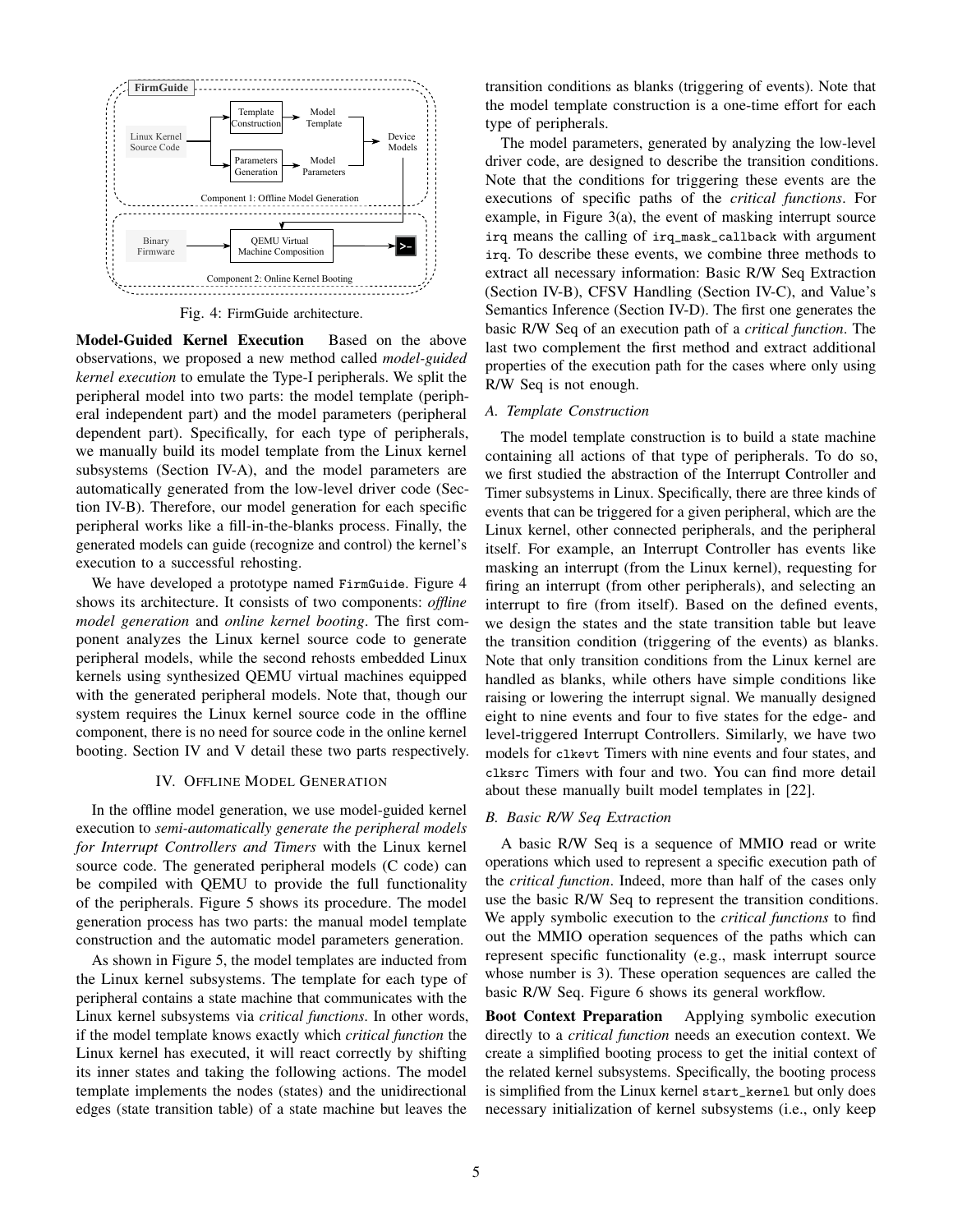

Fig. 6: General workflow of basic R/W Seq extraction. TC stands for a transition condition. The dotted arrow marks the extension mentioned in Section IV-C.

interrupt and time subsystem initialization code). Applying the symbolic execution to this booting process, we may get multiple paths that can successfully finish the whole booting process. Each path and its memory status (initial values) is one valid boot context because multiple hardware configurations can correctly boot the Linux kernel in practice. The initial values are obtained after the constraint solving. Moreover, the context preparation also solves the problem of inferring initial values for Type-II peripherals. Note that we introduce a new symbol for each MMIO read operation in this and the following symbolic execution since it is indeed a volatile operation.

Replay Context After the boot context preparation, the symbolic execution engine (KLEE) has maintained several booting contexts in memory. Before executing *critical functions*, we additionally implement a context replay technique to recreate these booting contexts by rerunning the boot process with one valid boot context. As KLEE only uses one host CPU to perform the state exploration, for each booting context, we analyze all transition conditions independently, such that the replay technique can also make full use of the host CPU resources to speed up the analysis.

Obtain Transition Conditions The next step is to obtain the transition conditions based on the model template. For instance, the model template of Interrupt Controllers requires us to collect the transition conditions for critical functions including irq\_mask, irq\_ack, irq\_unmask, etc., for each interrupt source (we obtain the list of the interrupt sources from the device tree). Each transition condition is noted as the pair <execution goal, critical function>. We first prepare the list of the pairs from the state machine and then obtain each transition condition by symbolically executing (profiling) the *critical function* with the execution goal. We use *a pass of analysis* to represent the enumeration of this list.

*Set Execution Goal*: The execution goal is to describe the desired path that implies the transition condition. Each *critical function* may have multiple paths, and the desired path is the

#### Fig. 7: A simplified CFSV example

one to finish its real functionality. For example, in Figure 3(b), to find the execution path of *the firing interrupt source whose number is 3*, the execution goal should be in the following:  $\bigcirc$ it must call generic\_handle\_irq once and only once;  $\bigcirc$  it must call generic\_handle\_irq and pass 3 as the first argument; **3** it must return from the function without error.

*Profile Transition Condition*: The MMIO operations in the path that satisfy the execution goal are traced as the profile. Parameter Inference The following rules are used to infer the basic R/W Seq from the profile.  $\bigcirc$  For an MMIO read, if the symbol value has constraints, we append a new node <MMIOR, addr, value> to the basic R/W Seq list, where the value is the concrete value provided by the constraint solver. This node tells the peripheral model to return a value when the Linux kernel reads from this MMIO address.  $\bullet$  For an MMIO read, if the symbol has no constraints, we append a new node <MMIOR, addr, USE\_LAST\_VALUE> to the basic R/W Seq list. This node tells the peripheral model to provide the last value written to the same MMIO address when reading from it.  $\bigcirc$  For an MMIO write, we append a new node <MMIOW, addr, match(expr)>, where the match is a function used by the model to check whether the value written by the Linux kernel satisfies the expr.

#### *C. CFSV Handling*

Basic R/W Seq works well in cases where there is no data exchange between two *critical functions* in a pass of analysis. From our experience, this assumption is tenable for major cases. However, the data exchange can happen between two executions of the *critical function*. Specifically, it happens through the read and the write operations to a non-local variable in two executions. A non-local variable for a function is the variable whose life cycle is longer than that function, e.g., global variables and heap variables. Figure 7 shows an example. The mask\_cache in line 6 is a heap variable. It records the current mask status of all interrupt sources. It is updated whenever the Linux kernel invokes the irq\_mask or irq\_unmask and is also used in line 7. This leads to a problem that the profiled expr in line 7 cannot match the real scenario because the value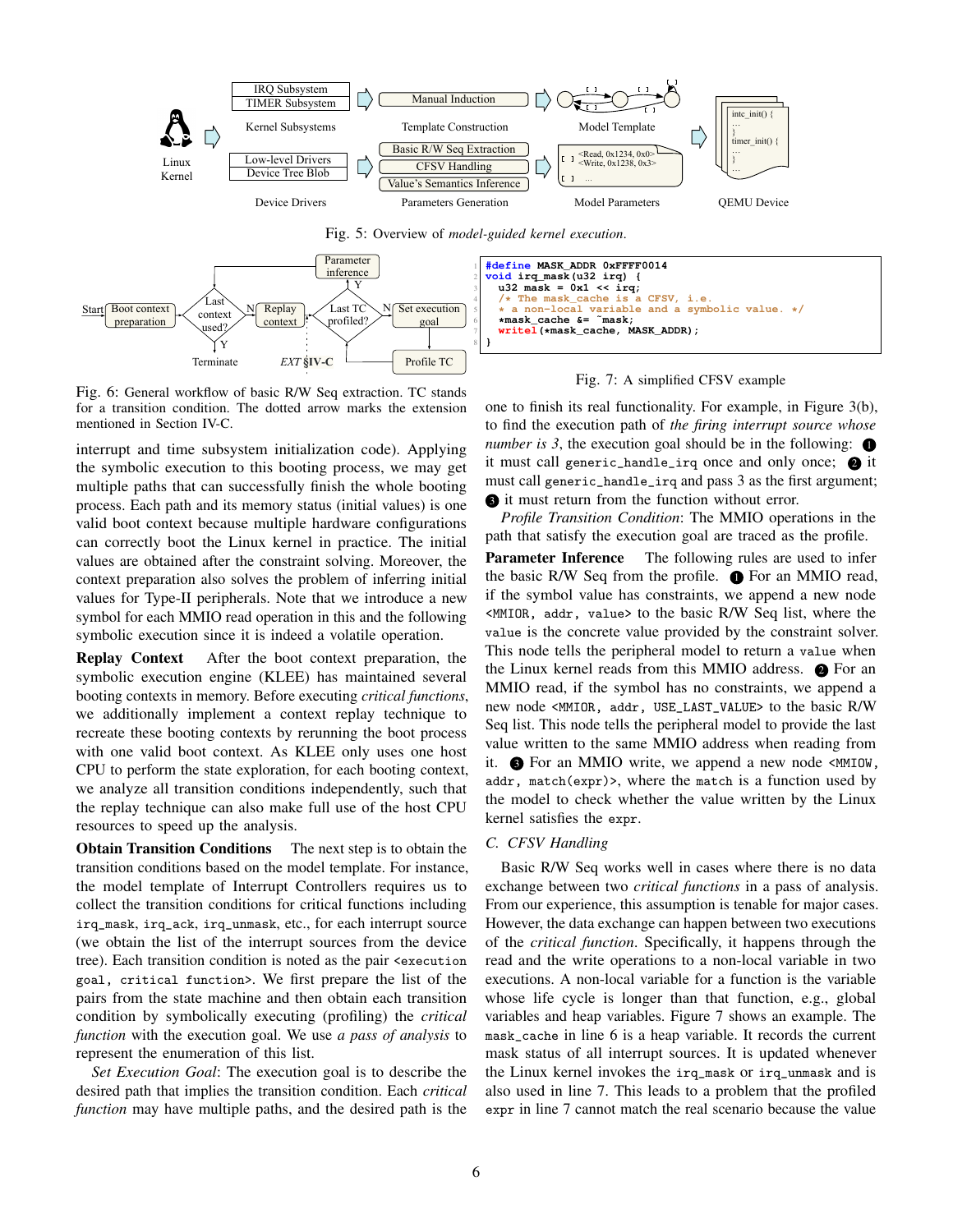# Algorithm 1: CFSV Detection

|   | input : ctxt, symbolic execution context                                      |  |  |  |  |  |  |  |
|---|-------------------------------------------------------------------------------|--|--|--|--|--|--|--|
|   | output: $CFSVs$ , recognized CFSV set                                         |  |  |  |  |  |  |  |
|   | 1 init empty set $CFSVs$ , nonlocal_rw;                                       |  |  |  |  |  |  |  |
|   | $2 \text{ do}$                                                                |  |  |  |  |  |  |  |
| 3 | state_merge_begin();                                                          |  |  |  |  |  |  |  |
| 4 | label known $CFSVs$ in ctxt;                                                  |  |  |  |  |  |  |  |
| 5 | $records \leftarrow$ do a pass of analysis using <i>ctxt</i> ;                |  |  |  |  |  |  |  |
| 6 | <i>nonlocal</i> $rw \leftarrow$ extract memory r/w info from <i>records</i> ; |  |  |  |  |  |  |  |
|   | state merge end $()$ :                                                        |  |  |  |  |  |  |  |
| 8 | update $CFSVs$ based on merged nonlocal_rw;                                   |  |  |  |  |  |  |  |
|   | 9 while CFSVs has increased;                                                  |  |  |  |  |  |  |  |

written in line 7 can be changed. Therefore, the mismatch will happen, and the peripheral model cannot work properly.

CFSV Definition We first introduce a concept called *Cross Function Symbolic Variable* (CFSV). CFSV is a non-local variable that is both read and written after a pass of analysis. Since the value of a CFSV can be updated in one function and be used in another function, its value depends on the execution amount and execution order of these *critical functions*. If a *critical function* is CFSV-free, the basic R/W Seq is enough to describe the transition condition. Conversely, if not CFSV-free (read or write CFSV), we need to record CFSV read/write operation, extend the basic R/W Seq by adding the CFSV information, then emulate the CFSV in the peripheral model.

CFSV Detection Algorithm 1 depicts an algorithm that finds the CFSVs incrementally. There are several assumptions to guarantee that the algorithm can finally converge:  $\bullet$  no new allocated memory among all *critical functions*; **2** no symbolic pointers;  $\bullet$  the *critical function* is at a reasonable size so that the symbolic execution can finish its exploration. These assumptions ensure the amount of the CFSVs is finite and fixed. Therefore the  $CFSVs$  in Algorithm 1 is a monotonically increasing set with an upper bound. Consequently, the algorithm can reach a fixed point at last.

Note that line 3 and line 7 use a technique in KLEE called state merging [25]. We adjust it to support additional merges of CFSV related information. Merging state helps us aggregate the CFSV read/write operations in a pass of analysis while keeping the number of contexts unchanged. Line 4 labels known  $CFSVs$  in the context and all known  $CFSVs$  are regarded as fake MMIO registers, i.e., every read of CFSV introduces a new symbol. The reason is that CFSV can be changed during the execution. Thus we symbolize it as any possible value (an over-approximation) to maximize the path exploration. In line 6, we collect all non-local variables' read/write information in each state and then merge the information. After that, we use the information to update the  $CFSVs$ . The CFSV detection is added at the dotted arrow in Figure 6.

To handle the CFSV, we emulate its data propagation in our model. Similar to the CFSV detection, we treat the CFSV as a fake MMIO register in the pass of analysis. The introduced symbols are marked with CFSV labels in the profile. Then we record its data propagation in parameter inference by extending basic R/W Seq with two new types of nodes called <CFSVR, addr, val> and <CFSVW, addr, expr>. Finally, we allocate

global variables and emulate the data propagation of CFSV along with the basic R/W Seq in the peripheral model.

## *D. MMIO Value's Semantics Inference*

The above two methods solve the problems of describing a path of *critical function*. However, to emulate a Timer, the model needs to understand the semantics of the MMIO register's value for correct reaction to some *critical functions*. One case is that our Timer model needs to understand when the Linux kernel wants to fire the next Timer interrupt. Firstly, the Linux kernel determines a value in cycle\_t (a tick for the Timer device, the smallest unit). Then it aligns the unit with the specific Timer device. The formula of the unit conversion can be collected during the symbolic execution.

However, from the emulated Timer's perspective, understanding the time period represented by the Linux kernel written value requires us to convert back the value's unit to the common one (cycle\_t). That means we need to perform the reverse operation for the formula. Mostly, the conversion formula is as simple as  $y = k * x$  where k is a constant, and  $x, y$  are the time periods represented in two units. We can directly detect these cases and handle them in a lightweight way (hardcode their inverse functions). If we meet a complicated conversion formula, we need a constraint solver in the peripheral models. To the best of our knowledge, we did not meet a complicated formula in real-world cases.

We again extend our basic R/W Seq by adding unit conversion information. This extension helps our emulation to provide accurate time emulation for Timer peripherals.

## *E. Implementation Detail*

In the offline model generation, the model template has 2, 812 lines of C code (1, 712 for the Interrupt Controller, 1, 100 for Timer). The parameter generation part is based on KLEE, including 4, 869 lines of C code for static analysis, 1, 902 lines of C++ code for patching KLEE, and 1, 110 lines of Python code for gluing.

Preprocessing of Source Code FirmGuide leverages LLVM and KLEE [26] to perform static analysis on the Linux kernel source code. We preprocess the code for three reasons.  $\bullet$  We replace the inline assembly with the equivalent C functions because LLVM cannot analyze assembly code.  $\bullet$  We simplify some libraries' functions and change static variables to be visible to other modules to make the analysis easier. Note that this is a one-time effort since we only change common header files  $\bullet$  Moreover, these changes, targeting small functions and limited variables, do not affect the static analysis results since we do not change the code semantics.

Analysis Based on Symbolic Execution Our symbolic analysis is developed upon KLEE. The input is the target Linux kernel source code as well as its device tree. The outputs are generated model parameters. These parameters will be rendered into the model template to generate peripheral models that can be directly compiled with QEMU. In detail, we compile the target Linux kernel source code as a linked LLVM IR file and run the symbolic execution on the IR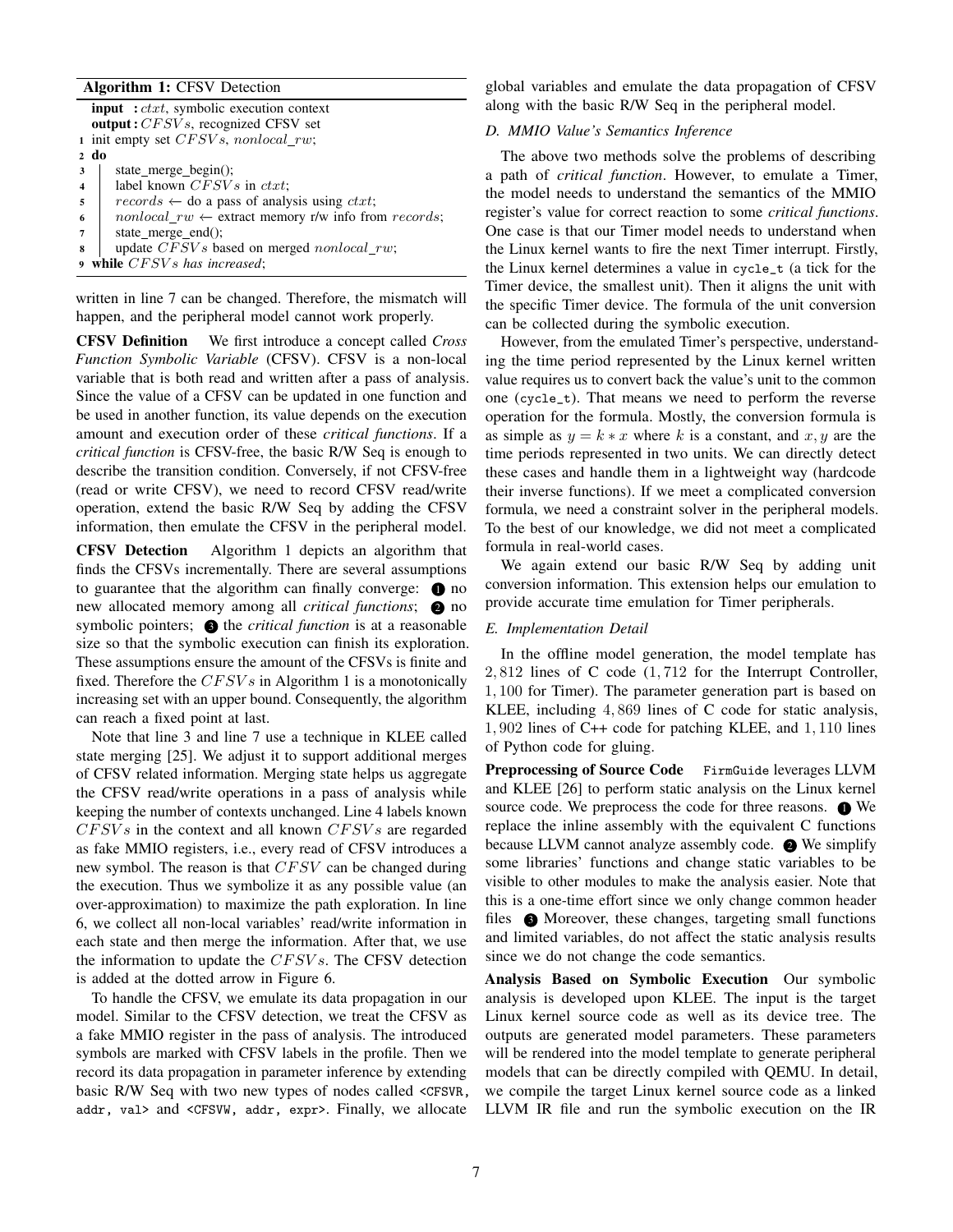TABLE I: Overview of representative OpenWrt subtargets.

| subtarget        | Source Code |            | Firmware   |          |                |         |
|------------------|-------------|------------|------------|----------|----------------|---------|
|                  | Rev. of     | Ver. of    | Archi-     | # of     | # of           | $#$ of  |
|                  | OpenWrt     | Linux Kern | tecture    | Firmware | SoCs           | Vendors |
| ramips/rt $305x$ | 15.05       | 3.18.20    | mipseb     | 5249     | $\overline{4}$ | 55      |
| ath79/generic    | 19.07.1     | 4.14.167   | mipsel     | 613      | 15             | 24      |
| kirkwood/generic | 15.05       | 3.18.20    | armel      | 482      | 3              | 6       |
| bcm53xx/generic  | 15.05       | 3.18.20    | armel      | 388      | 3              |         |
| oxnas/generic    | 15.05       | 3.18.20    | armel      | 176      |                | 4       |
| summary          | $\times 2$  | $\times$ 2 | $\times$ 3 | 6.908    | 26             | 90      |

file. The following strategies are applied.  $\bigcirc$  Control the symbolic execution's flow by feeding the bogus entry point of the linked IR. We add our main function to the LLVM IR file and therefore the symbolic execution will start there. Inside the main function, firstly the simplified kernel booting process (e.g., time\_init, init\_IRQ) will be executed to get the booting context, then the analysis code is launched to generate the template parameters (Figure 6).  $\bullet$  Hook an entire library of the Linux kernel by linking our customized implementation rather than the original code. Our customized libraries cover the Linux kernel's interrupt subsystem, time subsystem, device tree libraries, memory management, and stdlib facilities. This simplifies the symbolic execution and avoids the possible path exploration.  $\bigcirc$  Add auxiliary features facilitating the analysis mainly by extending the KLEE's SpecialFunctionHandler interface.

#### V. ONLINE KERNEL BOOTING

The online kernel booting component is implemented with several existing tools. Given a firmware image, we first retrieve the Linux kernel and the device tree from the image using Binwalk. We then extract the peripheral list from the device tree. For each peripheral in the list, we use its compatible property in the device tree entry to match the generated peripheral models in offline model generation. This is feasible because we organize the generated peripheral models by the same compatible property. The peripheral models (C code) will be compiled together with the QEMU. To add a new virtual machine in QEMU, we need to write a machine file in C language that initializes all peripherals. We automatically generate a generic machine file and finally use the generated QEMU virtual machine to rehost the Linux kernel along with a prepared ram file system (ramfs) that is generated by Buildroot. This component is written in Python with 5, 519 lines of code.

## VI. EVALUATION

## *A. Experiment Setup*

To evaluate the effectiveness of our system, we conduct experiments using firmware images downloaded from OpenWrt covering multiple SoCs. The source code for a family of SoCs is organized in a subtarget. We select the top five subtargets covering 26 SoCs and 90 vendors following three criteria: they support device tree; they cover different architectures and endianness; they are popular due to a number of released firmware images [17,18]. Table I shows the details of our dataset. The number of *ramips/rt305x* firmware images is larger than others because OpenWrt has more firmware images

released for *ramips/rt305x*. Note that we conduct experiments on OpenWrt because this dataset has covered diverse SoCs, vendors, architectures and kernel versions, making the dataset representative.

We conducted all experiments on a server with two Intel Xeon Silver 4114 processors, 128GB RAM, Ubuntu 16.04.6 LTS system. We have released the Docker image of the generated QEMU virtual machines and part of the firmware images used in our evaluation [22].

# *B. Offline Model Generation*

Model Parameters Generation As shown in Table II, FirmGuide generates model parameters for 9 Type-I peripherals. Note that we do not generate parameters for Timers (marked as not necessary) in two MIPS subtargets. Because the QEMU MIPS processors have implemented these timers. Specifically, the 4th column shows the number of paths that the symbolic execution engine explores during the model generation. The 5th column shows the final solutions our system finds for a successful rehosting. The longest time to find the first solution is still within one hour showing that *our approach is faster than developing the peripheral models manually*. The 6th column details the time to get the first solution and all solutions. The 7th column gives the existence of CFSV. The 8th column presents the unit conversion formula used in the Timer for that subtarget. The  $x$  represents a time interval that aligns with the specific Timer's unit,  $y$  is the value in terms of cycle\_t. We use  $x_1, x_2$  to represent two registers that the peripheral uses to present the time. The last column lists the lines of the code for the generated peripheral models.

Type-II Peripheral For Type-II peripherals, we automatically generate their peripheral models without state machines but with the proper initial values of their hardware registers. The values are calculated in the boot context preparation (Section IV-B). Table III shows the number of Type-II peripherals emulated and of those having non-zero initial values. In total, 10 Type-II peripherals out of 64 have non-zero initial values.

#### *C. Online Kernel Booting*

Besides offline model generation, we conduct experiments to rehost a number of firmware images. The results show that our generated QEMU machines can successfully rehost more than 95% of the Linux kernels. During the evaluation, we check whether the Linux kernel image has switched to user mode by parsing the CPU register file traces provided by QEMU debug option -d cpu. We also check whether the ramfs has spawned a shell by detecting the booting messages, i.e., Welcome to Buildroot. The overall result is shown in Table IV. In total, for 6, 908 firmware images, 6, 192 of them are successfully unpacked. We retrieved 6, 188 Linux kernels. Among them, 5, 947 (96.11%) enter the user space, and 5, 469 (88.38%) successfully spawn shells. We manually analyzed the reasons for the failed cases.

Triggering of a Double-free Bugt Some Linux kernels in kirkwood/generic suffer from a double-free bug in the function orion\_nand\_probe [27], where clk\_put will be called twice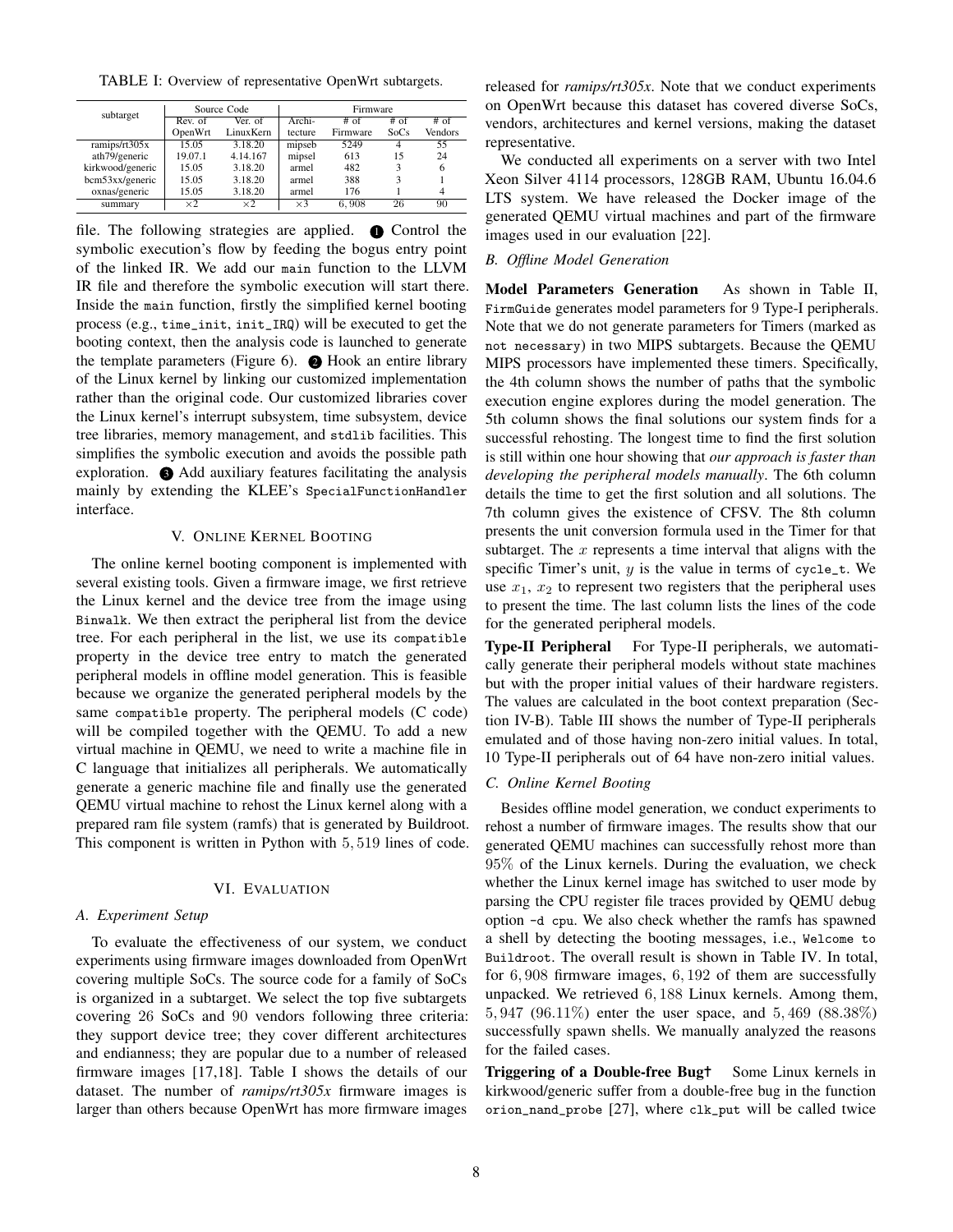TABLE II: Results of offline machine model generation.

| Subtarget                     | Interrupt Controller                              | Timer                                                   | $#$ of<br>Paths | $#$ of<br><b>Solutions</b> | First/All<br>Solution (s) | Exists<br>CFSV(y/n) | Timer<br><b>Semantics</b>   | LoC            |
|-------------------------------|---------------------------------------------------|---------------------------------------------------------|-----------------|----------------------------|---------------------------|---------------------|-----------------------------|----------------|
| ramps/rt305x<br>ath79/generic | ralink-rt2880-intc<br>$qca, ar7240$ -intc         | not necessary<br>not necessary                          | 262<br>110,083  | 1.134                      | 1/2<br>5/943              | n<br>n              | -<br>۰                      | 3,366<br>4,138 |
| kirkwood/generic              | marvell, orion-inte<br>marvell, orion-bridge-intc | marvell.orion-timer                                     | 132             | C.                         | 2/3                       |                     | $y = \sim x$                | 4,790          |
| bcm53xx/generic               | arm, cortex-a9-gic                                | arm, cortex-a9-global-timer<br>arm,cortex-a9-twd-timer  | 150,336         | 2,592                      | 2.027/24.070              | $\mathbf{V}$        | $y =$<br>$x_1 \ll 32 + x_2$ | 3,537          |
| oxnas/generic                 | arm, arm 1 1 mp-gic                               | arm, arm 1 1 mp-twd-timer<br>plxtech, nas782x-rps-timer | 52,332          | 1.246                      | 914/16.184                | $\mathbf{V}$        | $y = x$                     | 3,366          |

TABLE III: The fraction of Type-II peripherals with non-zero initial values of all Type-II peripherals emulated in each subtarget.

| Subtarget | ramips/ | ath79/  | kirkwood/ | bcm53xx/ | oxnas/  |
|-----------|---------|---------|-----------|----------|---------|
|           | rt305x  | generic | generic   | generic  | generic |
| count     | 1/10    | 2/15    | 3/26      | 2/4      | 2/9     |

if the Flash device does not exist. This bug exists in the Linux kernel before 4.9. Interestingly, this bug will not be triggered on a physical router device, since it usually uses the Flash device as the external storage. However, it is triggered in FirmGuide since we only have a dummy Flash device in the emulator.

Unsupport of the Root Filesystem<sup>→</sup> Some Linux kernels in oxnas/generic do not support the ramfs that is supported by the Linux kernel by default. We suspect that the support of this file system is removed to reduce the image size.

## *D. Firmware Diversity*

We further study the scalability of FirmGuide by exploring the diversity of the rehosted Linux kernels. Figure 8 shows that FirmGuide can rehost diverse embedded Linux kernels.

Architecture FirmGuide supports Linux kernel images in ARM32 with little-endian, MIPS32 with both big- and littleendian ( Figure 8a). Our system is architecture-independent.

Kernel Version FirmGuide can rehost 4 major and 22 distinct minor versions of embedded Linux kernels, no matter when they were released, showing that the generated model is not binding to the particular kernel version (Figure 8b).

Firmware Format We extended Binwalk to support seven firmware formats listed in Figure 8c. Among them, the legacy uImage is the most popular firmware format.

Firmware Size The size of supported firmware varies from 3 MB to 16 MB and the average is about 3.6MB (Figure 8d). SoC and Vendor As shown in Table IV, FirmGuide has supported 26 SoCs. In Figure 8e, we list the number of firmware images for the top ten vendors.

# *E. Functionality*

We conducted two experiments to demonstrate the functionality of the firmware booted by FirmGuide. First, we use the syscall testings of LTP (Linux Testing Project) to these booted firmware images. LTP contains testings of file systems, IO, memory management, scheduler, etc. In total, for all 1, 259 system call tests, 1, 049 of them have been passed, 164 of them were skipped since these tested system calls have not been introduced at the kernel version of these booted firmware images, and 46 of the tests failed. We analyzed the failed tests and summarized the failure reason (Table VI). Most failures are caused by the dummy network devices or non-implemented

TABLE IV: Results of online kernel booting. Unpack: Number of unpacked firmware images. Kernel: Number of the Linux kernels detected. User Space: Number of the Linux kernels entering into user space. Shell: Number of the Linux kernels spawning shells.

| SoC.                        | Unpack | Kernel | <b>Booting Validation</b> |                             |
|-----------------------------|--------|--------|---------------------------|-----------------------------|
|                             |        |        | User Space                | Shell                       |
| Ralink RT3050               | 1164   | 1164   | 1144 (98.28%)             | 1052 (90.38%)               |
| Ralink RT3052               | 1815   | 1815   | 1815 (100.00%)            | 1661 (91.52%)               |
| Ralink RT3352               | 173    | 173    | 173 (100.00%)             | 157 (90.75%)                |
| Ralink RT5350               | 1632   | 1632   | 1611 (98.71%)             | 1475 (90.38%)               |
| subtarget: ramips/rt305x    | 4784   | 4784   | 4743 (99.14%)             | 4345 (90.82%)               |
| Atheros AR7161              | 36     | 36     | 20 (55.56%)               | 20(55.56%)                  |
| Atheros AR7241              | 20     | 20     | $12(60.00\%)$             | 12 (60.00%)                 |
| Atheros AR7242              | 24     | 24     | 24 (100.00%)              | 24 (100.00%)                |
| Atheros AR9330              | 4      | 4      | 4 $(100.00\%)$            | $4(100.00\%)$               |
| Atheros AR9331              | 24     | 24     | $12(50.00\%)$             | $12(50.00\%)$               |
| Atheros AR9341              | 10     | 10     | $4(40.00\%)$              | $4(40.00\%)$                |
| Atheros AR9342              | 24     | 24     | 24 100.00%)               | 24 (100.00%)                |
| Atheros AR9344              | 70     | 70     | 64 (91.43%)               | 64 (91.43%)                 |
| Qualcomm Atheros QCA9531    | 22     | 22     | 16 (72.73%)               | 16 (72.73%)                 |
| Qualcomm Atheros QCA9533    | 41     | 41     | 14 (34.15%)               | 14 (34.15%)                 |
| Qualcomm Atheros QCA9557    | 64     | 64     | 64 (100.00%)              | 64 (100.00%)                |
| Qualcomm Atheros QCA9558    | 54     | 54     | 50 (92.59%)               | 50 (92.59%)                 |
| Qualcomm Atheros QCA9560    | 16     | 16     | 16 (100.00%)              | 16 (100.00%)                |
| Qualcomm Atheros QCA9561    | 18     | 18     | 14 (77.78%)               | 14 (77.78%)                 |
| Qualcomm Atheros QCA9563    | 114    | 114    | 106 (92.98%)              | 106 (92.98%)                |
| subtarget: ath79/generic    | 541    | 541    | 444 (82.07%)              | 444 (82.07%)                |
| Broadcom BCM4708A0          | 241    | 241    | 241 (100.00%)             | 241 (100.00%)               |
| Broadcom BCM4709A0          | 128    | 128    | 128 (100.00%)             | 128 (100.00%)               |
| Broadcom BCM47189           | 19     | 19     | 19 (100.00%)              | 19 (100.00%)                |
| subtarget: bcm53xx/generic  | 388    | 388    | 388 (100%)                | 388 (100%)                  |
| Marvell 88F6192             | 20     | 20     | 20 (100.00%)              | 20 (100.00%)                |
| Marvell 88F6281             | 208    | 204    | 204 (100.00%)             | 144 (70.59%)                |
| Marvell 88F6282             | 102    | 102    | 100 (98.04%)              | 80 (78.43%)                 |
| subtarget: kirkwood/generic | 330    | 326    | 324 (99.39%)              | 244 (74.85%) +              |
| PLX NAS7820                 | 149    | 149    | 48 (32.21%)               | 48 (32.21%)                 |
| subtarget: oxnas/generic    | 149    | 149    | 48 (32.21%)               | 48 (32.21%) $\triangleleft$ |
| Overall                     | 6,192  | 6,188  | 5947 (96.11%)             | 5469 (88.38%)               |

TABLE V: Results of system call tests.

| Models          | Pass | Skipped | Failed | Total |
|-----------------|------|---------|--------|-------|
| Fully generated | 1049 | 164     | 46     | 1259  |
| Ground Truth    | 1049 | 164     | 46     | 1259  |

system calls (the Linux kernel contained in that firmware does not support that syscall).

Second, we compared the functionality of the peripherals generated by FirmGuide with the manually written peripherals. *plxtech,nas7820* device is used for the comparison. To manually write the emulation code of peripherals, we first learn the driver source code of the Type-I peripherals, then write the QEMU emulation based on human understanding. It costs around 1 week/person to write the emulation code of the Type-I peripherals for *plextec,nas7820* device (assuming has already learned the driver development background, and the cost time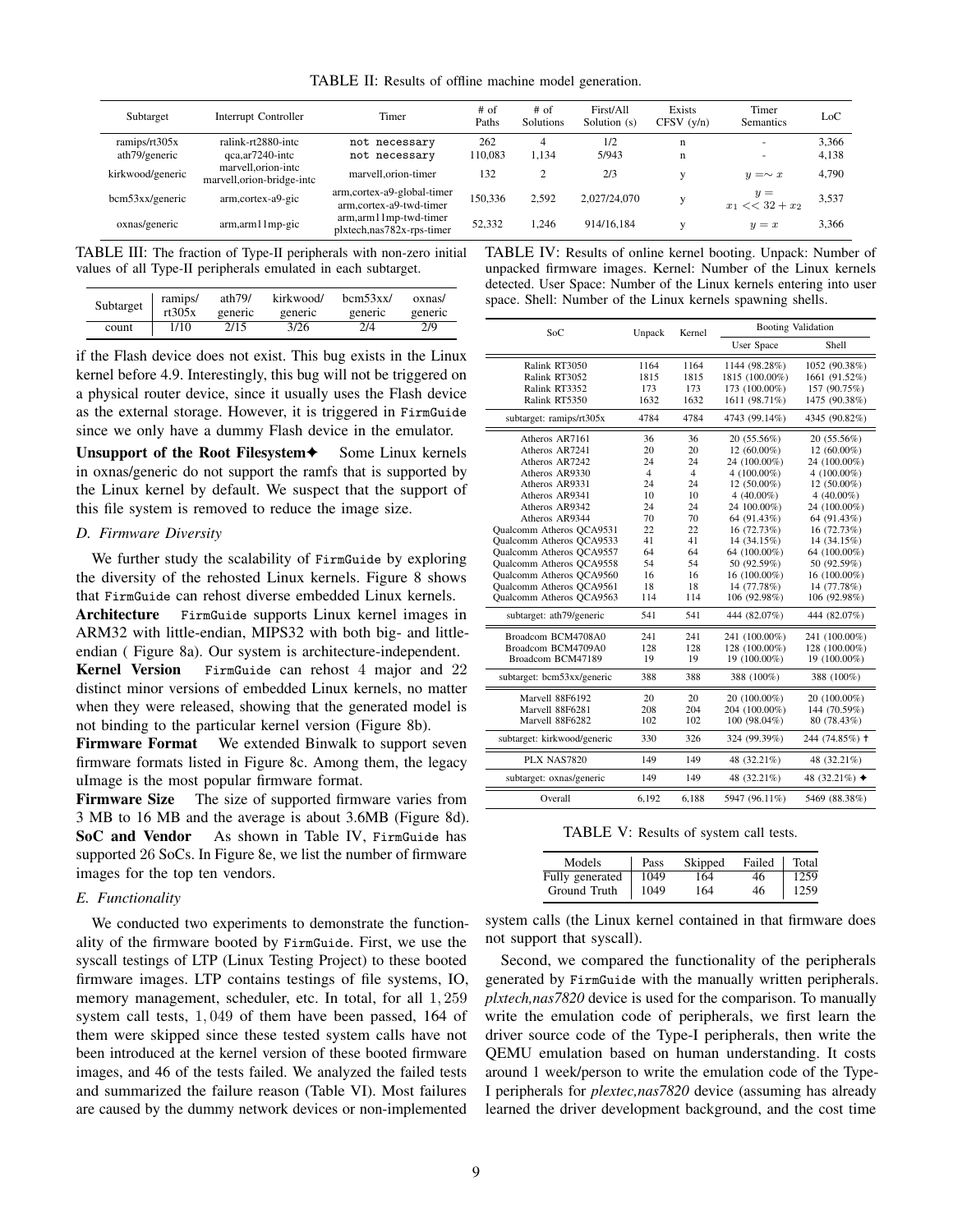

Fig. 8: We can rehost Linux kernels in different architectures, Linux kernel versions, firmware formats, firmware sizes (MB), and firmware vendors. In Figure 8b, 4.14.x has 8 sub-versions, 4.4.x has 11 and 3.18.x has 2 sub-versions; there are 22 distinct versions in total.

TABLE VI: Reasons of failed system call tests.

| Reason                                                      | Count |
|-------------------------------------------------------------|-------|
| Bugs or vulnerabilities of the Linux kernel are not patched |       |
| Network device is not available                             | 14    |
| Some syscalls are not implemented                           | 20    |
| Other                                                       |       |
| Total                                                       |       |

TABLE VII: Results of testing 6 CVEs for the rehosted kernel. ✓ indicates a successful trigger and <sup>†</sup> indicates a successful exploit, while  $\chi$  indicates a failure. The other three symbols ( $\Box$   $\Diamond$   $\triangle$ ) represent different versions of the Linux kernel on which we triggered or exploited the vulnerabilities ( $\Box$  3.10.49,  $\Diamond$  3.18.20,  $\triangle$  4.4.42).

| <b>CVE ID</b>                     | CVE Type                                                  | <b>Status</b> | Version |
|-----------------------------------|-----------------------------------------------------------|---------------|---------|
| CVE-2016-5195                     | Race Condition                                            |               | N/A     |
| CVE-2016-8655<br>CVE-2016-9793    | Race Condition<br>Integer Overflow                        | ✓+            | $\Box$  |
| CVE-2017-7038                     | <b>Integer Overflow</b>                                   | ✓+            |         |
| CVE-2017-1000112<br>CVE-2018-5333 | <b>Buffer Overflow</b><br><b>NULL Pointer Dereference</b> | ✓ +           |         |

includes both the code development and debugging). Table V shows the results where Ground Truth represents the manually written emulation code. The results show that the generated board has identical functionality as the manually written one.

#### VII. APPLICATIONS

We applied two security applications on FirmGuide to demonstrate its usage scenarios. Note that these applications are demonstrative and not our main contribution. Other tools [28– 31] that build upon QEMU, e.g., S2E [32], can also be applied.

Linux Kernel Vulnerability Analysis We first collected 6 Linux kernel vulnerabilities (shown in Table VII) and then analyzed them on several Linux kernels targeting a *plxtech,nas7820* device with the *OX820 NAS7820* SoC (ARM). We then used FirmGuide to rehost the embedded Linux kernels. Next, with the debugging capability of QEMU, we managed to trigger 5 of them, develop 4 Linux kernel exploits, and show the reasons for failed cases.

*Vulnerability Triggering* After inspecting this new execution environment with the debugging capabilities of QEMU, 5 vulnerabilities have been successfully triggered, laying a foundation for further exploitation. The reason that CVE-2016- 5195 (a.k.a DirtyCow) cannot be triggered is the limitation of the target firmware itself. The Linux kernels inside these firmware images do not support *madvise* system call which is necessary to trigger the race condition.

*Vulnerability Understanding and Exploiting* For the rehosted vulnerable Linux kernels, we use the debugging capabilities of QEMU to understand the vulnerabilities, search the exploitable function pointers and successfully develop 4 exploits. For example, CVE-2017-1000112 [33], a buffer overflow vulnerability, is triggered when the packet processing routine switches from the UFO (UDP Fragment Offload) path to the non-UFO one. To exploit it, the skb prev  $\rightarrow$  len and the offset of the hi-jacked pointer have to be carefully calculated. We used the QEMU remote GDB to find an appropriate overflow size. The detailed process of the exploit and the usage of the GDB are shown in [22].

Fuzzing We also ported two fuzzing tools, TriforceAFL [21] and UnicoreFuzz [20] to demonstrate the usage scenario of FirmGuide. Due to the page limitation, the detailed running status of these fuzzing tools is shown in [22]. Note that FirmGuide doesn't focus on any specific fuzzing technique but provides the infrastructure of dynamic analysis platforms towards embedded Linux kernels.

# VIII. DISCUSSION

Threats to Validity The threats to validity comes from three aspects.  $\bullet$  In our method, the model templates should be manually built by human experts. This manual process possibly can be the bottleneck if the state machines of some complex Type-II peripherals are too complex.  $\bullet$  To migrate the method to the same or other peripherals in the same or other OSes, our method requires a peripheral interface at a suitable layer in the target OS. The layer is suitable when it is a common interface and its functions have clear semantics of the peripheral; otherwise, the R/W Seq cannot effectively guide (recognize and control) the kernel's execution.  $\bigcirc$  We use symbolic execution to find usable booting context and R/W Seq. If the *critical function* is complex, the parameter generation process may fail due to the path explosion. However, from our experience in supporting Linux, path explosion is not a fundamental threat as the *critical function* tends to be simple. Besides, our context replay in Section IV can make the generation process running in parallel (KLEE itself doesn't support running in parallel). Furthermore, we don't need to find all solutions for a given source code as finding one satisfying path for the boot process and one R/W Seq for each state transition condition is enough.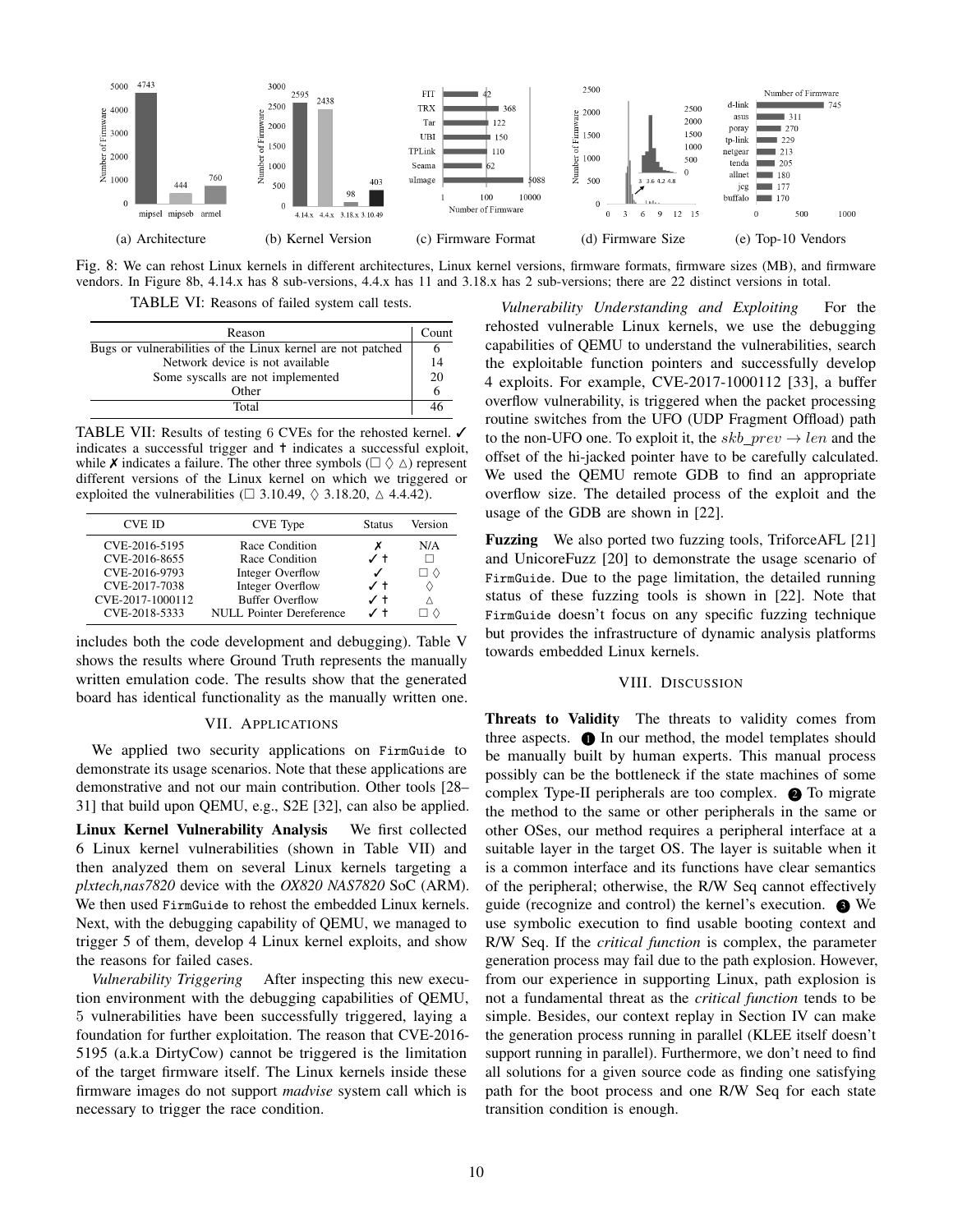Full Emulation of Type-II Peripherals Full emulation of Type-II peripherals can enable more interesting functionalities of the rehosted Linux kernel like the network facility and make the rehosted Linux kernel complete (pass all syscall tests in LTP in evaluation). Since dummy Type-II peripherals do not affect the successful rehosting of the Linux kernel, full emulation of them is out of the current work's scope. However, the lack of Type-II peripherals limits the ability for conducting dynamic analysis on the code that relies on the functionality of these peripherals, e.g., fuzzing on these drivers. Therefore, we leave the support of Type-II peripherals as future work. From our perspective, fully emulating more Type-II peripherals requires more engineering efforts and perhaps the current emulation methods should be adjusted or further improved according to the target peripheral's specification. Note that using dummy Type-II peripherals doesn't mean their drivers in the rehosted Linux kernel cannot be dynamically analyzed. Specifically, the hardware-independent code in these drivers can still be analyzed as long as their driver is successfully initialized (as shown in Ex-vivo [34]). Using the shell provided by FirmGuide, these parts of code can be directly tested through their user-space interfaces, e.g, related ioctl system calls.

## IX. RELATED WORK

Firmware Rehosting Firmware rehosting is to dynamically run the firmware on a virtual execution environment. One type of firmware re-hosting focuses on transferring code execution between the virtual execution engine like QEMU and the physical device. In this way, Avatar [16], Prospect [35], Surrogates [36], and Kammerstetter et al. [37] boosted the capability of the dynamic analysis of embedded system firmware. These systems are precise but suffer from hardware availability and debug interface availability.

The other approaches aim at full system emulation. For bare-metal devices, Gustafson et al. [38] managed to replace real devices by modeling the code execution between QEMU and the physical hardware traced by Avatar. Later, P2IM [13] collected the instruction trace and then instantiated predefined models. HALucinator [14] identified HAL APIs in firmware and replaced them without hardware emulation. P2IM and HALucinator successfully performed dynamic analysis on the firmware of bare-mental systems without physical devices. Our work instead focuses on the Linux kernel.

For Linux-based devices, Firmadyne [5] provides a utility to dynamically analyze the user-space programs. Other similar systems [11,12,39,40] also focus on user-space programs. FirmGuide is different from them because we can rehost and analyze the original Linux kernels inside the firmware, while others cannot. LuaQEMU [41] manipulated the code execution by a Lua script [41], while FirmGuide would not change it. Partemu [42] extends QEMU to support the analysis of TrustZone OSes rather than the Linux kernel. Simics [43] is a full-system clock-accurate simulator that is popular in hardware/software co-design. Theoretically, FirmGuide can be used to further facilitate Simics by semi-automatically

generating the device emulation code using Simics's own device modeling language.

Firmware Analysis Researchers propose several static analysis tools to disclose vulnerabilities in the firmware [4,44– 48]. Meanwhile, dynamic firmware analysis systems are also developed [12–14,39]. FirmGuide enables the dynamic analysis of the Linux kernel on embedded systems, which can be leveraged to develop dynamic security analysis frameworks.

Application with QEMU Besides firmware rehosting and analysis, QEMU is also applied in other scenarios, e.g., malware detection [28–31] and forensics [49–51]. However, previous QEMU-based applications mainly target desktop or Android. FirmGuide aims to support embedded Linux kernels, which enriches the security applications in this area.

## X. CONCLUSION

In this paper, we proposed a new technique called *modelguided kernel execution* to rehost Linux kernels of embedded firmware. It leverages kernel's abstraction for peripherals and kernel-peripheral interactions to *semi-automatically* generate stateful peripheral models. Then the generated model can be used to synthesize QEMU virtual machines to rehost embedded Linux kernels. We have implemented a prototype system called FirmGuide. It generates 9 peripheral models with full functionality and 64 with minimum functionality covering 26 SoCs. Our evaluation with 6, 188 firmware images downloaded from the Internet shows that it can successfully rehost more than 95% Linux kernels covering 2 architectures and 22 versions. Two security applications have been applied on the rehosted kernels to demonstrate FirmGuide can build the foundation of dynamic analysis tools for embedded Linux kernels.

#### ACKNOWLEDGMENT

The authors would like to thank the anonymous reviewers for their insightful comments that helped improve the presentation of this paper. Special thanks go to Mathias Payer, Zhi Wang for their constructive suggestions and comments. This work was partially supported by the National Natural Science Foundation of China (Grant No.61872438), the Fundamental Research Funds for the Central Universities (Zhejiang University NGICS Platform, K20200019), Leading Innovative and Entrepreneur Team Introduction Program of Zhejiang (No. 2018R01005), HK RGC Project (No. PolyU 152239/18E), the National Research Foundation, Singapore under its the AI Singapore Programme (AISG2-RP-2020-019), the National Research Foundation through its National Satellite of Excellence in Trustworthy Software Systems (NSOE-TSS) project under the National Cybersecurity R&D (NCR) Grant award no. NRF2018NCR-NSOE003-0001. Any opinions, findings, and conclusions expressed in this paper are of the authors and do not necessarily reflect the views of funding agencies.

#### **REFERENCES**

[1] M. Michael, "Attack landscape h1 2019: Iot, smb traffic abound," 2019, https://blog.f-secure.com/attack-landscape-h1-2019-iot-smb-trafficabound/.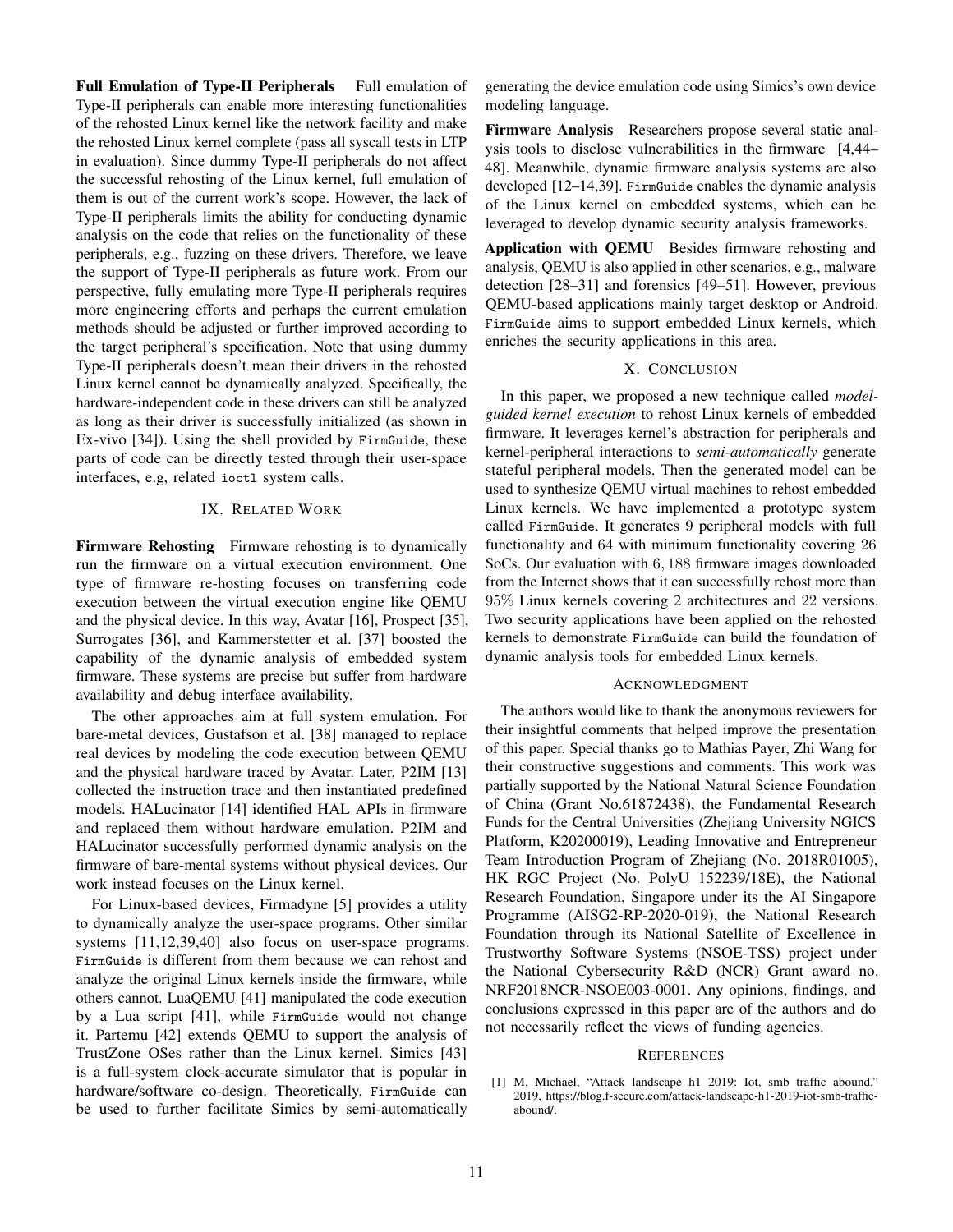- [2] J. Sattler, "Attack landscape h2 2019: An unprecedented year for cyber attacks," 2020, https://blog.f-secure.com/attack-landscape-h2-2019-anunprecedented-year-cyber-attacks/.
- [3] Eclypsium, "Assessing enterprise firmware security risk in 2020," 2020, https://eclypsium.com/2020/01/20/assessing-enterprise-firmwaresecurity-risk/.
- [4] A. Costin, J. Zaddach, A. Francillon, and D. Balzarotti, "A large-scale analysis of the security of embedded firmwares," in *Proceedings of the 23rd USENIX Security Symposium (USENIX Security)*, 2014, pp. 95–110.
- [5] D. D. Chen, M. Woo, D. Brumley, and M. Egele, "Towards automated dynamic analysis for linux-based embedded firmware," in *23rd Annual Network and Distributed System Security Symposium (NDSS)*, vol. 16, 2016, pp. 1–16.
- [6] "Vulnerability statistics of linux kernel," https://www.cvedetails.com/product/47/Linux-Linux-Kernel.html.
- [7] Z. Zhang, H. Zhang, Z. Qian, and B. Lau, "An investigation of the android kernel patch ecosystem," in *Proceedings of the 30th USENIX Security Symposium (USENIX Security)*, 2021.
- [8] Z. Jiang, Y. Zhang, J. Xu, Q. Wen, Z. W. Wang, X. Zhaneg, X. Xiang, M. Yang, and Z. Yang, "Pdiff: Semantic-based patch presence testing for downstream kernels," in *Proceedings of the 2020 ACM SIGSAC Conference on Computer and Communications Security (CCS)*, 2020, pp. 1149–1163.
- [9] J. Lawall, D. Palinski, L. Gnirke, and G. Muller, "Fast and precise retrieval of forward and back porting information for linux device drivers," in *2017 USENIX Annual Technical Conference (USENIX ATC)*, 2017, pp. 15–26.
- [10] S. M. S. Talebi, H. Tavakoli, H. Zhang, Z. Zhang, A. A. Sani, and Z. Qian, "Charm: Facilitating dynamic analysis of device drivers of mobile systems," in *Proceedings of the 27th USENIX Security Symposium (USENIX Security)*, 2018, pp. 291–307.
- [11] A. Costin, A. Zarras, and A. Francillon, "Automated dynamic firmware analysis at scale: a case study on embedded web interfaces," in *Proceedings of the 11th ACM on Asia Conference on Computer and Communications Security (AsiaCCS)*, 2016, pp. 437–448.
- [12] Y. Zheng, A. Davanian, H. Yin, C. Song, H. Zhu, and L. Sun, "Firmafl: high-throughput greybox fuzzing of iot firmware via augmented process emulation," in *Proceedings of the 28th USENIX Security Symposium (USENIX Security)*, 2019, pp. 1099–1114.
- [13] B. Feng, A. Mera, and L. Lu, "P2im: Scalable and hardware-independent firmware testing via automatic peripheral interface modeling," *Proceedings of the 29th USENIX Security Symposium (USENIX Security)*, 2019.
- [14] A. A. Clements, E. Gustafson, T. Scharnowski, P. Grosen, D. Fritz, C. Kruegel, G. Vigna, S. Bagchi, and M. Payer, "Halucinator: Firmware re-hosting through abstraction layer emulation," in *Proceedings of the 29th USENIX Security Symposium (USENIX Security)*, 2020.
- [15] W. L. Li, L. Guan, J. Lin, J. Shi, and F. Li, "From library portability to para-rehosting: Natively executing microcontroller software on commodity hardware," in *28th Annual Network and Distributed System Security Symposium (NDSS)*, 2021.
- [16] J. Zaddach, L. Bruno, A. Francillon, and D. Balzarotti, "Avatar: A framework to support dynamic security analysis of embedded systems' firmwares," in *21st Annual Network and Distributed System Security Symposium (NDSS)*, 2014.
- [17] OpenWrt, "Openwrt downloads," 2020, https://downloads.openwrt.org/.
- [18] ——, "Openwrt archive," 2020, https://archive.openwrt.org/.
- [19] "Testing linux, one syscall at a time." https://linux-test-project.github.io/.
- [20] D. Maier, B. Radtke, and B. Harren, "Unicorefuzz: On the viability of emulation for kernelspace fuzzing," in *Proceedings of the 9th USENIX Workshop on Offensive Technologies (WOOT)*, 2019.
- [21] J. Hertz and T. Newsham, "Afl/qemu fuzzing with full-system emulation." 2016, https://github.com/nccgroup/TriforceAFL.
- [22] Q. Liu and C. Zhang, "cyruscyliu/firmguide-demo: Demo of firmguide for ase2021." 2021, https://github.com/cyruscyliu/firmguide-demo.
- [23] ——, "cyruscyliu/firmguide: Source code of firmguide." 2021, https://github.com/cyruscyliu/firmguide.
- [24] F. Bellard, "Qemu, a fast and portable dynamic translator," in *2005 USENIX Annual Technical Conference (USENIX ATC)*, 2005, p. 46.
- [25] V. Kuznetsov, J. Kinder, S. Bucur, and G. Candea, "Efficient state merging in symbolic execution," in *Proceedings of the 33rd ACM SIGPLAN Conference on Programming Language Design and Implementation*, 2012, p. 193–204.
- [26] C. Cadar, D. Dunbar, D. R. Engler et al., "Klee: Unassisted and automatic generation of high-coverage tests for complex systems programs," in

*Proceedings of the 8th USENIX conference on Operating Systems Design and Implementation (OSDI)*, 2008, pp. 209–224.<br>G. Kroah-Hartman, "mtd: nand:

- [27] G. Kroah-Hartman, "mtd: nand: orion: fix clk handling," 2017, https://www.mail-archive.com/linuxkernel@vger.kernel.org/msg1403695.html.
- [28] H. Yin, D. Song, M. Egele, C. Kruegel, and E. Kirda, "Panorama: capturing system-wide information flow for malware detection and analysis," in *Proceedings of the 2007 ACM Conference on Computer and Communications Security (CCS)*, 2007, pp. 116–127.
- [29] L. K. Yan and H. Yin, "Droidscope: Seamlessly reconstructing the os and dalvik semantic views for dynamic android malware analysis," in *Proceedings of the 21th USENIX Security Symposium (USENIX Security)*, 2012, pp. 569–584.
- [30] M. Egele, C. Kruegel, E. Kirda, H. Yin, and D. Song, "Dynamic spyware analysis," in *2007 USENIX Annual Technical Conference (USENIX ATC)*, 2007, pp. 233–246.
- [31] U. Bayer, P. M. Comparetti, C. Hlauschek, C. Kruegel, and E. Kirda, "Scalable, behavior-based malware clustering," in *Proceedings of the Network and Distributed System Security Symposium (NDSS)*, vol. 9, 2009, pp. 8–11.
- [32] V. Chipounov, V. Kuznetsov, and G. Candea, "S2E: A platform for in-vivo multi-path analysis of software systems," in *Proceedings of the 16th International Conference on Architectural Support for Programming Languages and Operating Systems (ASPLOS)*, 2011, pp. 265–278. [Online]. Available: https://doi.org/10.1145/1950365.1950396
- [33] A. Konovalov, "Cve-2017-1000112: Exploitable memory corruption due to ufo to non-ufo path switching," 2017, https://www.openwall.com/lists/oss-security/2017/08/13/1.
- [34] I. Pustogarov, Q. Wu, and D. Lie, "Ex-vivo dynamic analysis framework for android device drivers," in *Proceedings of the IEEE Symposium on Security & Privacy (S&P)*, 2020, pp. 1088–1105.
- [35] M. Kammerstetter, C. Platzer, and W. Kastner, "Prospect: peripheral proxying supported embedded code testing," in *Proceedings of the 9th ACM Symposium on Information, Computer and Communications Security (AsiaCCS)*, 2014, pp. 329–340.
- [36] K. Koscher, T. Kohno, and D. Molnar, "Surrogates: Enabling near-realtime dynamic analyses of embedded systems," in *Proceedings of the 9th USENIX Workshop on Offensive Technologies (WOOT)*, 2015.
- [37] M. Kammerstetter, D. Burian, and W. Kastner, "Embedded security testing with peripheral device caching and runtime program state approximation,' in *10th International Conference on Emerging Security Information, Systems and Technologies (SECUWARE)*, 2016.
- [38] E. Gustafson, M. Muench, C. Spensky, N. Redini, A. Machiry, Y. Fratantonio, D. Balzarotti, A. Francillon, Y. R. Choe, C. Kruegel, and G. Vigna, "Toward the analysis of embedded firmware through automated re-hosting," in *Proceedings of the 22nd International Symposium on Research in Attacks, Intrusions and Defenses (RAID)*, 2019, pp. 135–150.
- [39] P. Srivastava, H. Peng, J. Li, H. Okhravi, H. Shrobe, and M. Payer, "Firmfuzz: Automated iot firmware introspection and analysis," in *Proceedings of the 2nd International ACM Workshop on Security and Privacy for the Internet-of-Things (IoT S&P)*, 2019, p. 15–21.
- [40] therealsaumil, "Arm-x firmware emulation framework," 2019, https://github.com/therealsaumil/armx.
- [41] R. Nico, "Emulation and exploration of bcm wifi frame parsing using luaqemu," 2017, https://comsecuris.com/blog/posts/luaqemu\_bcm\_wifi/.
- [42] L. Harrison, H. Vijayakumar, R. Padhye, K. Sen, M. Grace, R. Padhye, C. Lemieux, K. Sen, L. Simon, H. Vijayakumar *et al.*, "Partemu: Enabling dynamic analysis of real-world trustzone software using emulation," in *Proceedings of the 29th USENIX Security Symposium (USENIX Security)*,  $2020.$ [43] W.
- R. Systems, "Wind river simics," 2021, https://www.windriver.com/products/simics/.
- [44] Q. Feng, R. Zhou, C. Xu, Y. Cheng, B. Testa, and H. Yin, "Scalable graph-based bug search for firmware images," in *Proceedings of the 2016 ACM SIGSAC Conference on Computer and Communications Security (CCS)*, 2016, pp. 480–491.
- [45] X. Xu, C. Liu, Q. Feng, H. Yin, L. Song, and D. Song, "Neural network-based graph embedding for cross-platform binary code similarity detection," in *Proceedings of the 2017 ACM SIGSAC Conference on Computer and Communications Security (CCS)*, 2017, pp. 363–376.
- [46] X. Wang, Y. Sun, S. Nanda, and X. Wang, "Looking from the mirror: evaluating iot device security through mobile companion apps," in *Proceedings of the 28th USENIX Security Symposium (USENIX Security)*, 2019, pp. 1151–1167.